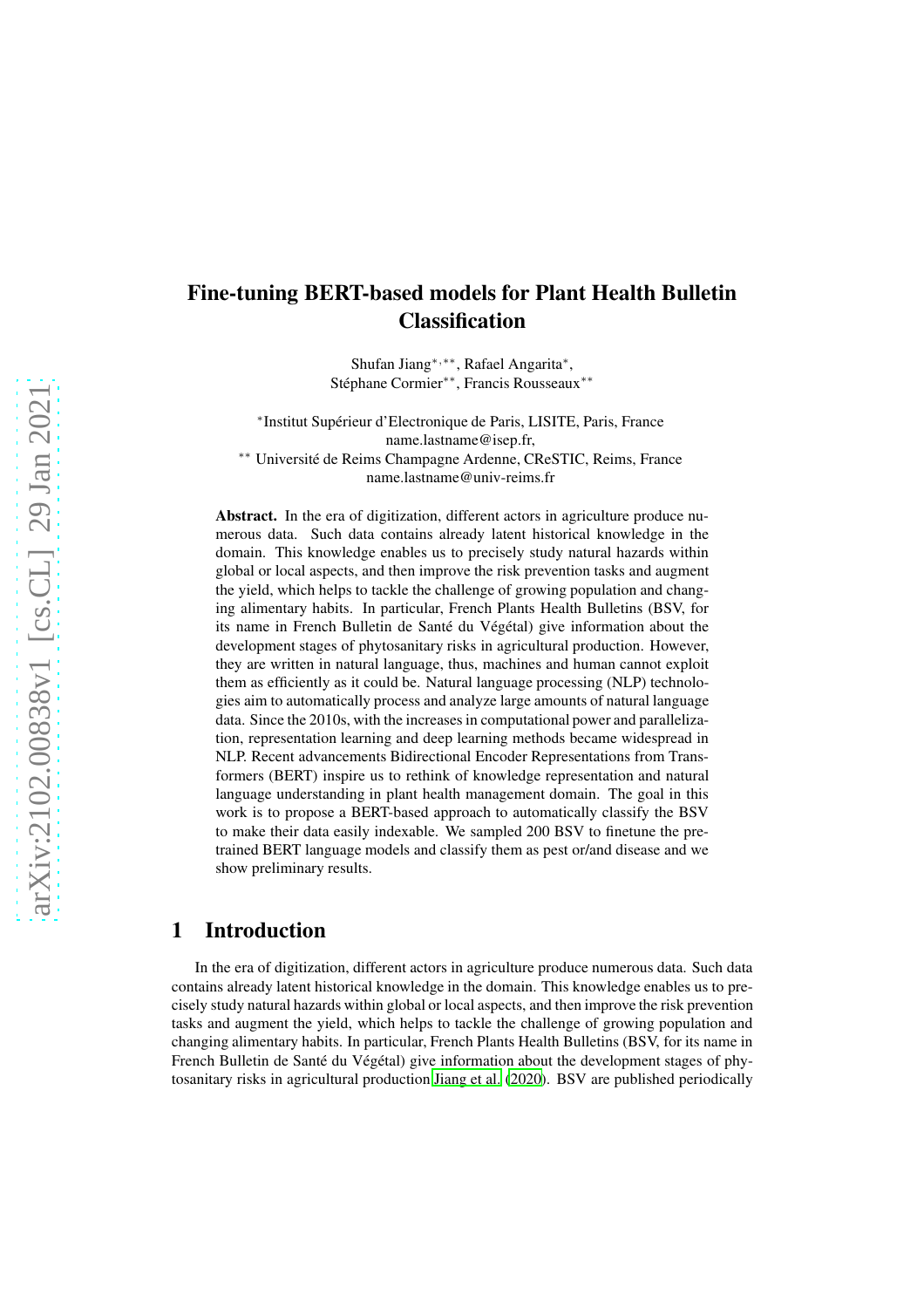Fine-tuning BERT-based models for Plant Health Bulletin Classification

by the French Regional Plant Protection Services (SRPV) and Groupings Protection against Harmful Organisms (GDON). These data is collected by the observation network Epiphyt<sup>[1](#page-1-0)</sup> to build a national database. These data are collected following agronomic observations made throughout France by regional monitoring networks involving 400 observers in 36 partner networks.

Following the *social sensing* paradigm [Wang et al. \(2015](#page-5-1)), individuals -whether they are farmers or not- have more and more connectivity to information while on the move, at the field-level. Each individual can become a broadcaster of information. In this sense, less formal than the BSV but relevant and usually real-time hazard information is also published in social networks such as Twitter. Given the nature of such publications, it is not straightforward to efficiently and effectively take advantage of the information they contain, let alone doing it automatically and relating these data to data coming other sources such as sensors or other information systems. To handle, process and make these data searchable, it is necessary to start by classifying its textual content automatically.

Text classification is a category of Natural Language Processing (NLP), which employs computational techniques for the purpose of learning, understanding, and producing human language content [Hirschberg and Manning](#page-5-2) [\(2015\)](#page-5-2). A well-known feature representation technique for text classification is Word2Vec [Goldberg and Levy](#page-5-3) [\(2014\)](#page-5-3) and some real-world applications of text classification are spam identification and fraud and bot detection [Howard and Ruder](#page-5-4) [\(2018\)](#page-5-4). PestObserver proposedto index BSV with crops, bioagressors and diseases based on concurrence analysis, regex and pattern matching text classification techniques [Turenne et al.](#page-5-5) [\(2015\)](#page-5-5). However, the tags are not complete: some bulletins are only indexed with crop while the content do mention bioagressors or diseases. User-defined rules were used for relation extraction. This is an efficient and precise approach, but it cannot represent the latent semantic relations. Human annotation was also needed to enrich the project annotation resources and dictionaries. In overall, the global PestObserver approach relies on highly crowdsourcingdependent techniques, which made the information extraction procedure not dynamic enough to adapt to changes in document format or contents.

Recent advancements in Bidirectional Encoder Representations from Transformers (BERT) [Devlin et al.](#page-4-0) [\(2019\)](#page-4-0) have showed important improvements in NLP; for example, the efficiency of fine-tuned BERT models for Multi-Label tweets classification has been proved in disaster monitoring [Zahera](#page-5-6) [\(2019\)](#page-5-6). We find it also important to include observation from non-expert individuals which are not necessarily in the network of experts collecting data. Information about such observation may be extracted from social media like twitter. Thus, our goal is to build a general language model that represents the phytosanitary risks to improve the information extraction and document classification from heterogeneous textual data sources. The BSV might serve as a corpus to train this language model.

In this work, we aim to explore the potentials and limits of BERT considering the available data sets. More precisely, we want to answer the following questions: Will BERT be able to give an interesting classification for BSV compared to PestObeserver? And how well can it generalize for natural hazard prediction from heterogeneous documents?

<span id="page-1-0"></span><sup>1.</sup> https://agroedieurope.fr/wp-content/uploads/fiche-projet-epiphyt-fr.pdf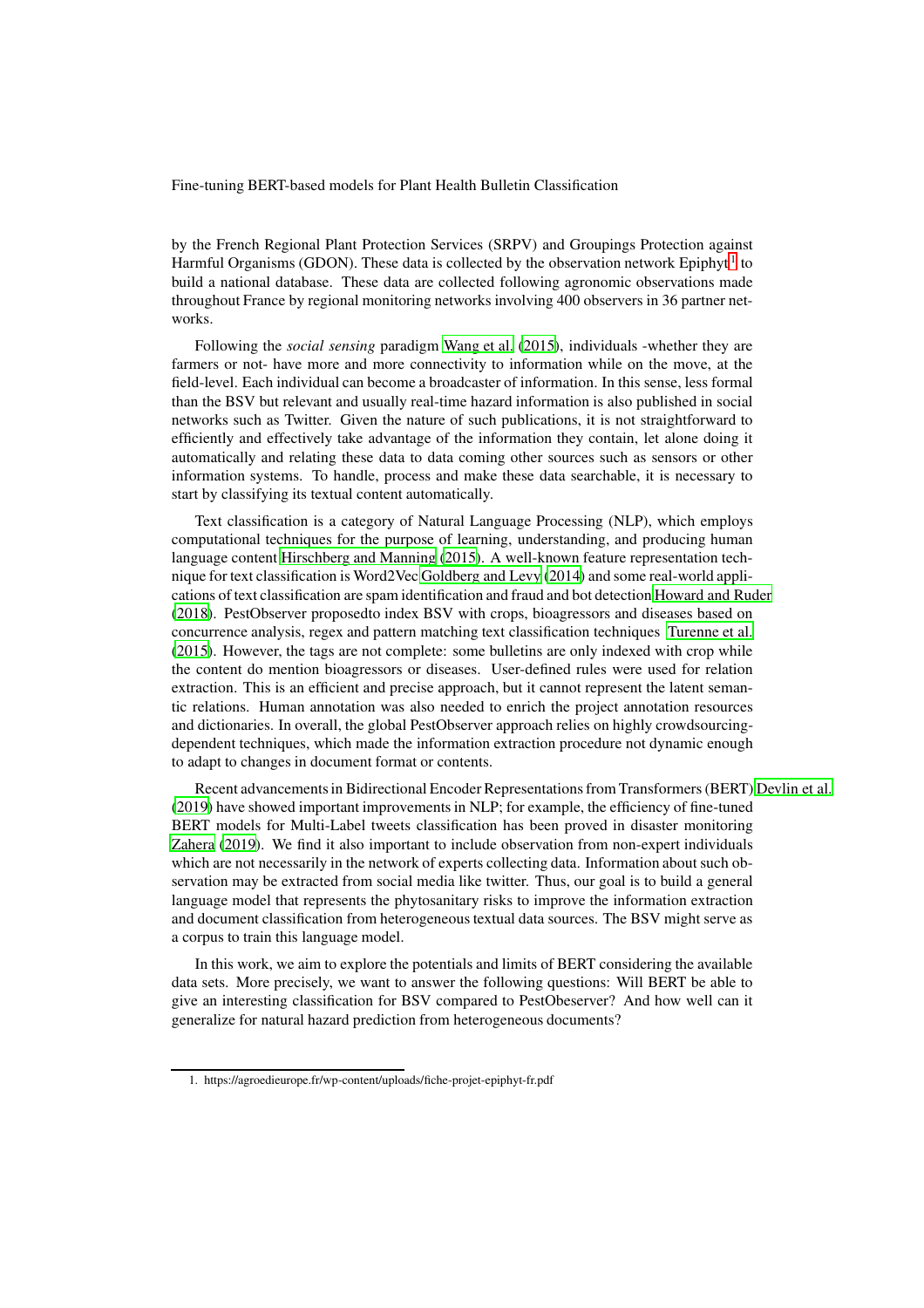### 2 Data

### <span id="page-2-1"></span>*Existing Dataset*

- A) We downloaded BSVs [Turenne](#page-5-7) from the PestOberserver site. In this collection of 40828 files, there are 17286 older BSVs in XML format, and 23542 OCR (Optical Character Recognition) processed BSVs in plain-text format.
- <span id="page-2-0"></span>B) We also obtained tags for each BSV from the PestOberserver site. There are 389 *bioagressor* and 279 *disease* tags and those BSVs were annotated using text mining techniques and by domain experts. Unfortunately, only the plain-text files are annotated as *bioagressors* or *diseases*. The XML files are annotated only with crops names.
- <span id="page-2-2"></span>C) We use concepts in FrenchCropUsuage thesaurus FAIRsharing Team (2018) and the tags in item [B\)](#page-2-0) as filters to collect tweets for testing the classification model.

*Linguistic Prepossessing for text of each BSV* We removed the following from the text of each BSV:

- Punctuation marks, URLs, phone numbers and stop words from the BSV text.
- Extra white-spaces, repeated full stops, question marks and exclamation marks.
- Continuous lines that contain less than 3 words are rows from broken tables in the original PDF file.
- Strings like "B U L L E T I N" appearing in vertical lines.

#### *Dataset Construction*

- For the unsupervised fine-tuning task, we extracted paragraphs from xml format BSV in item [A\)](#page-2-1) to make the corpus for the self-supervised fine-tuning of the language model.
- For the classification of the topic, we randomly split 200 cleaned BSVs into 4000 chunks containing between 5 and 256 words. We classify each chuck as *bioagressors* and *diseases* according to the tags of its corresponding BSV -see item [C\)-](#page-2-2).
- We also manually classified 400 sentences extracted from cleaned BSVs. We classified these sentences as *bioagressor* and *disease* if the BSV says the threshold of danger is reached, or if it recommends to apply a treatment. This classification task aims to test if the language model can "understand" the risk.

## 3 Training details

All the experiments were conducted on a workstation having Intel Core i9-9900K CPU, 32GB memory, 1 single NVIDIA TITAN RTX GPU with CUDA 10.0.130, trasformer[sWolf et al.](#page-5-8) [\(2020\)](#page-5-8) and fast-ber[tTrivedi](#page-5-9) [\(2020\)](#page-5-9). For the multi-label classification of the topic, we tested respectively the pretrained CamemBERT mode[lMartin et al.](#page-5-10) [\(2020\)](#page-5-10) and BERT-Base, Multilingual Cased model [Pires et al. \(2019\)](#page-5-11). We first fine-tune the language model to adapt it to domain specific context. All hyper-parameters are tuned on raw BSV corpus over 2 epochs as suggested by the author [Devlin et al.](#page-4-0) [\(2019\)](#page-4-0). The batch size is 8. Adam [Kingma and Ba](#page-5-12) [\(2017\)](#page-5-12)is used for optimization with an initial learning rate of 1e-4. Then we used these finetuned language models to train the classification task. The batch size is 8. Max sequence length is set to 256. Ada[mKingma and Ba](#page-5-12) [\(2017\)](#page-5-12)is used for optimization with an initial learning rate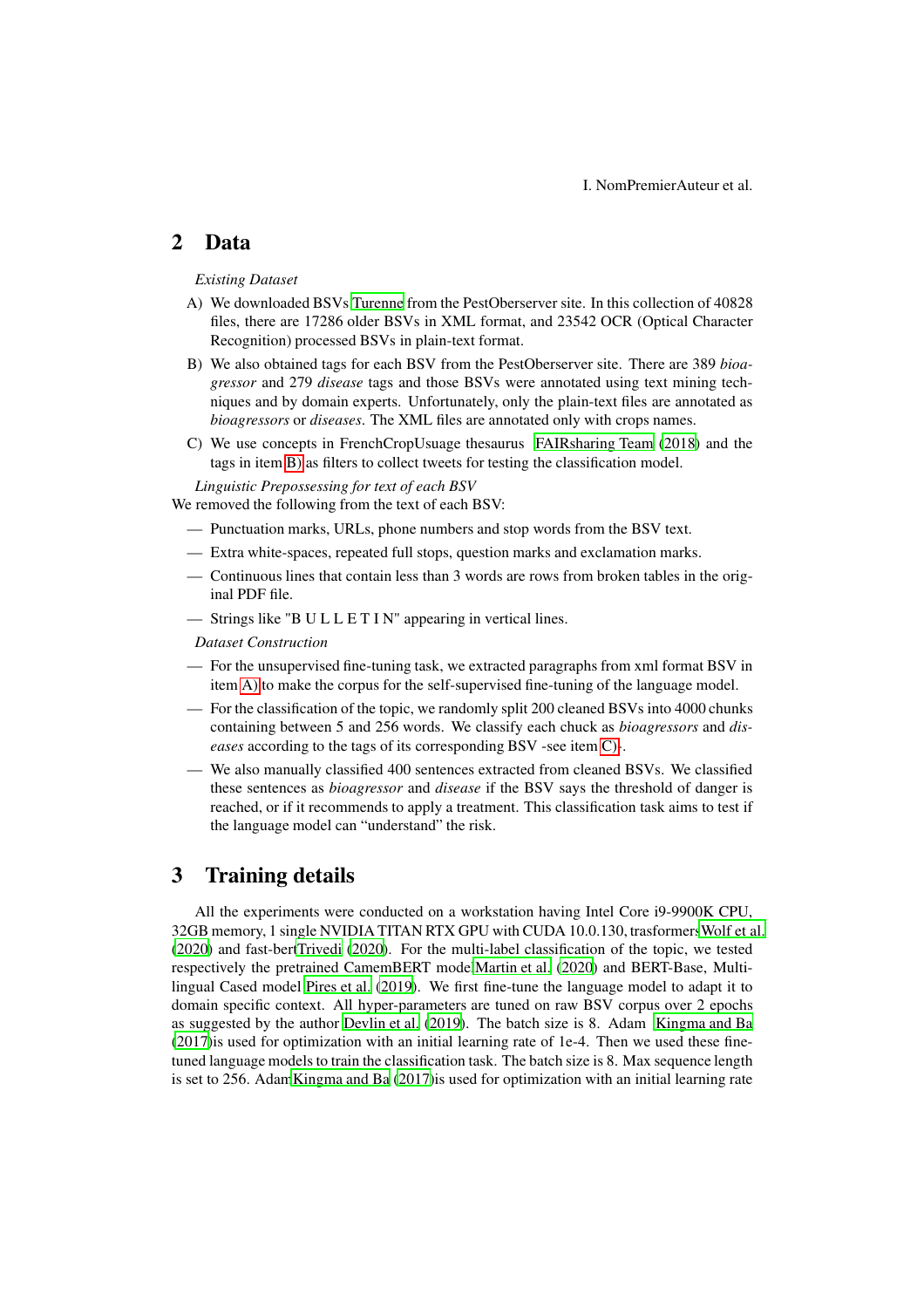Fine-tuning BERT-based models for Plant Health Bulletin Classification

of 2e-5. We trained the classification model for 5 or 10 epochs and saved the one with better f1 score. The model's output are the probabilities of all classes, we hence set threshold value of 0.5 to pickup a list of possible classes to the input text as final prediction. Finally we evaluate the model over the test set, we also test the model with tweets that talks about natural hazards. For the multi-label classification of risk, the goal is to predict the presence of bioagressor risk or disease risk, the experiment setup is the same as the previous task, except that we fine-tuned the models on raw BSV corpus and on paragraphs extracted from BSV in XML format -see item [A\)-](#page-2-1).

### 4 Results

To evaluate all these classifications, we use accuracy, precision, recall, F1 score and ROC\_AUC score [Hossin and M.N \(2015\)](#page-5-13).

Table [1](#page-3-0) shows results of multi-label classification (bioagressor and disease) task. As the dataset is simply tagged with the appearance of key words, moreover, the tags on pestobserver site are not completed, the pertinence of its categorisation is limited. However, we observed that the model can correct some of false negative taggings from pestobserver (which means, a phrase which mentions borer and which not tagged as bioagressor on the pestobserver site, may still be classified as bioagressor by our model). This model also shows certain generalizability when tested with tweets item [C\),](#page-2-2) of which the syntax is unknown to the model. As an example, consider the following text about "pyrale" (pyralid moths) from a BSV:

*"Dans les pièges lumineux, le nombre de captures correspond à la fois aux individus mâles et femelles. Cartographie des captures des pyrales dans les pièges à phéromone dans les Pays de la Loire (Légende : vert : absence, orange : 1-4 pyrales, rouge : 5 et + pyrales)."*

For the previous example paragraph, PestObserver has no tag for it; however, our classifier predicts it to be bioagressor.

|                  | Accuracy | Precision | Recall | F Score | ROC AUC |
|------------------|----------|-----------|--------|---------|---------|
| Bioagressor      | $0.86\,$ | 0.76      | 0.88   | 0.82    |         |
| Disease          | 0.90     | 0.69      | 0.88   | 0.77    |         |
| Weighted Average |          | 0.74      | 0.88   | 0.80    | 0.91    |

<span id="page-3-0"></span>TAB. 1 – *prediction of the topic (threshold=0.5)using CamemBERT model*

TAB. 2 – *prediction of the topic (threshold=0.5) using BERT-Base, Multilingual Cased model*

<span id="page-3-1"></span>

|                  | Accuracy |      |      |      | Precision Recall F Score ROC AUC |
|------------------|----------|------|------|------|----------------------------------|
| Bioagressor      | 0.87     | 0.78 | 0.88 | 0.83 |                                  |
| Disease          | 0.90     | 0.70 | 0.87 | 0.77 |                                  |
| Weighted Average |          | 0.75 | 0.88 | า 81 | 0.91                             |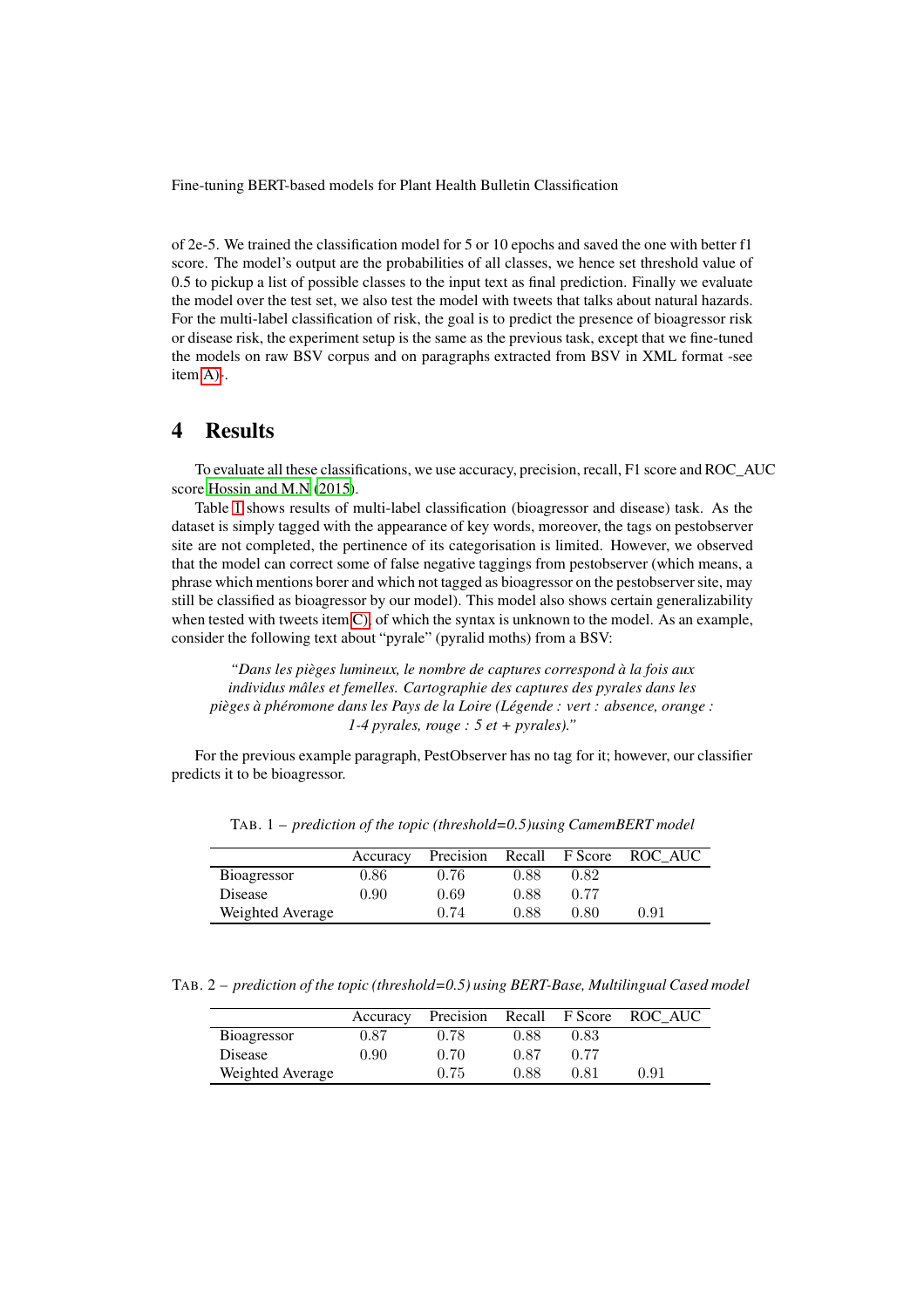I. NomPremierAuteur et al.

Table [2](#page-3-1) shows the results of the same multi-label classification task with BERT-Base, Multilingual Cased model. The scores are slightly better than the ones produced by CamemBERT presented in Table [1;](#page-3-0) however, the size of the pre-trained BERT-Base, Multilingual Cased model is bigger than CamemBERT -since it covers more than 104 languages- and it takes more time for the training.

Table [3](#page-4-1) shows the results of multi-label classification of risks task. In this experiment, the pertinence of the training set is assured by manual annotation. We noticed that the language model is able to detect the presences of bioagressor or disease in the text though the dataset is much smaller than the one of previous classification task, which is equivalent to filter the document with a given domain key words list. Considering the risk level or the detection of the positive/negative sense of the phrase, the prediction is less pertinent. For example, phrases like the following are still classified to having a risk of bioagressor even tough it says there is only a small presence of bioagressor so no action is required. These results may be improved if more data is available.

*"... note l'apparition des premiers pucerons à villenauxe la petite (77) avec moins de 1 puceron par feuille. le seuil d'intervention, de 5 à 10 pucerons par feuille, n'est pas encore atteint. aucune intervention n'est justifiée."*

|                  | Accuracy   | Precision |      | Recall F Score | ROC AUC |
|------------------|------------|-----------|------|----------------|---------|
| Bioagressor      | $\rm 0.85$ | 0.63      | 0.89 | 0.74           |         |
| Disease          | 0.83       | 0.72      | 0.59 | 0.65           |         |
| Weighted Average |            | 0.68      | 0.73 | 0.65           | 0.91    |

<span id="page-4-1"></span>TAB. 3 – *prediction of risks:*

### 5 Conclusion

Recent advancements BERT are promising regarding natural language processing. Our objective is to classify agricultural-related documents according to natural hazards they discuss. We have studied existing textual data in french plant health domain, specially the BSVs, and experimented with the BERT multilingual and CamemBERT models. Our results show that fine-tuned BERT-based model is sufficient for the topic prediction of BSV. The preliminary prediction test on tweets convinced us that BERT-based models is generalizable for representing features in the French plant health domain. For our future work, we plan to feed our model with more pertinent data. It may be also interesting to explore alternatives such as FlauBER[TLe et al. \(2020](#page-5-14)), which another BERT-based language model for French. Finally, We also plan to investigate feature-based approaches with BERT embeddings.

## References

<span id="page-4-0"></span>Devlin, J., M.-W. Chang, K. Lee, and K. Toutanova (2019). Bert: Pre-training of deep bidirectional transformers for language understanding.